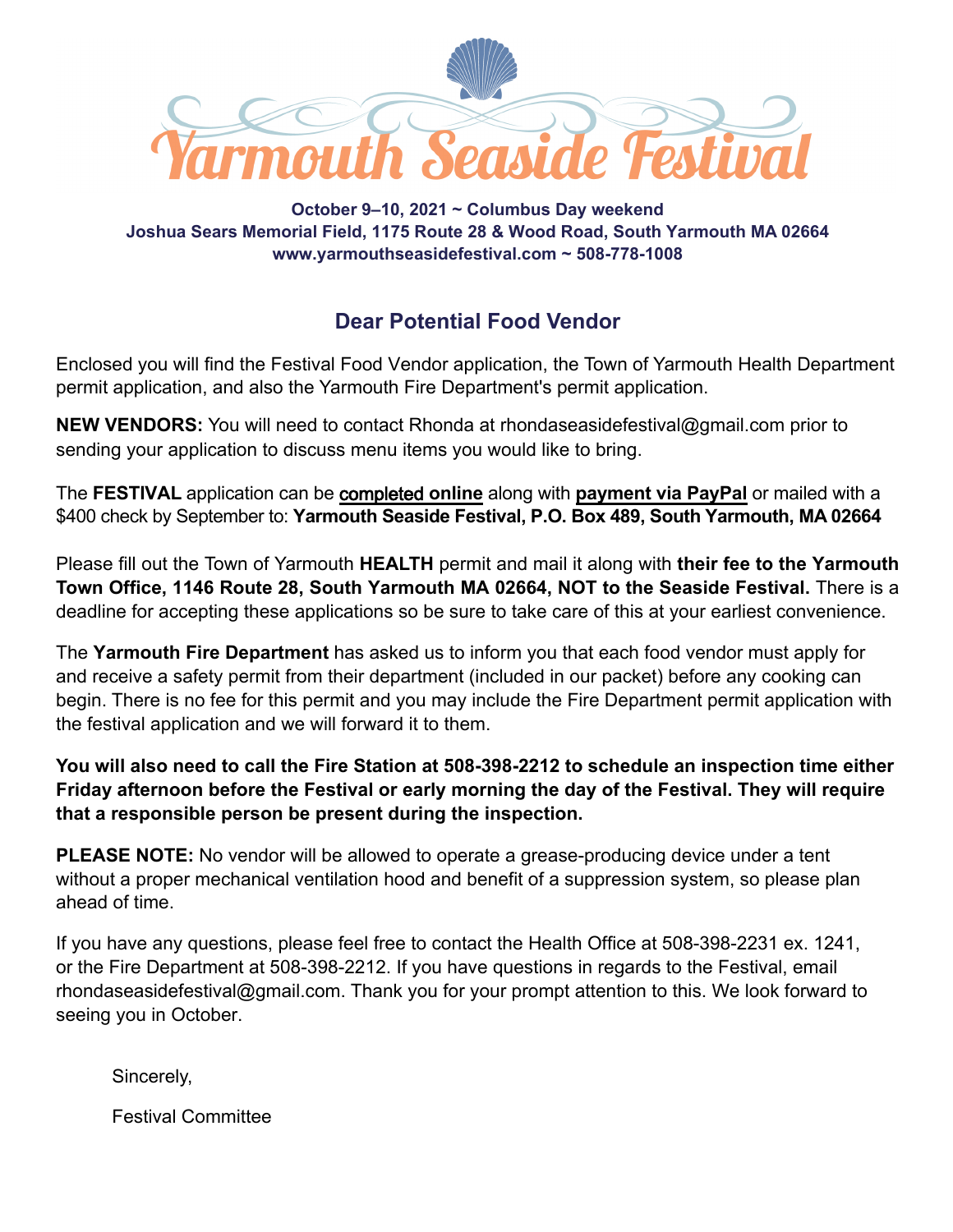

**October 9–10, 2021 ~ Columbus Day weekend Joshua Sears Memorial Field, 1175 Route 28 & Wood Road, South Yarmouth MA 02664 www.yarmouthseasidefestival.com ~ 508-778-1008** 

## **Festival Food Vendor Application**

"This privilege is accepted on the condition that all business conducted under the same shall be conducted in accordance with the laws of the Commonwealth of Massachusetts and the rules and regulations established by the Yarmouth Seaside Festival Committee, and in case of any violation of said laws, rules or regulations and particularly Chapter 128 of the general laws of the Commonwealth and the purchaser is prevented from doing business by the State Police or any other duly Constituted Authority, purchaser already been paid, and upon such violation agrees to immediately surrender the grounds or space occupied under this permit and cease doing business, and in consideration of the granting of this permit the purchaser hereby releases, exonerates and **discharges the above named Yarmouth Seaside Festival, its committee, and the Town of Yarmouth of any and all liability for any loss or damage which said purchaser may suffer or sustain either in property damage or personal injuries while on the grounds of the said Festival,** and the said purchaser, by the acceptance of this Permit and in consideration of the granting thereof, covenants and agrees to assume and does hereby assume any and all risk respecting himself, his agents, servants and employees and his or their property, including all injuries, losses or damages sustained by any or all of them while on said grounds; and further, said Purchaser covenants and agrees to assume and does hereby assume all liability and responsibility for all injuries and damages sustained by other persons or firms as a result of negligence and for wrong doing of himself or his agents, servants or employees, or by reason of the distribution of any improper or defective equipment used or the manner in which the same is used, or by reason of distribution of an unwholesome or unfit food or

beverages on the grounds, or by reason of any act or mission where liability therefore occurs; and further the Purchaser covenants and agrees to pay all damages, losses and expenses occurring by reason of the foregoing and to hold said Yarmouth Seaside Festival, its committee, the Town of Yarmouth, **or the Bridgewater State University harmless** and free there from; and the Purchaser does hereby further covenant and agree to provide suitable and satisfactory casualty or liability insurance for the benefit of himself and said Corporation covering his responsibility and liability hereunder and also for the possession and use of all propane gas or other gas on the grounds with minimum coverage limits of \$100,000/\$300,000 for personal injuries and for property damage, along with this application and before entering upon said grounds under this permit, and that **failure to do so shall effect cancellation of said Permit.**" Further, "This contract shall be void of no effect unless the party of the second part shall require compensation for the benefit of and keep insured during the life of this contract such employees (whether under contract of the party of the second part or an independent or subcontractor) as **are required to be covered by the Provisions of the Workman's Compensation Law."** 

**You must submit an insurance rider or a copy of your liability insurance certificate with this permit request. You MUST apply for a food service permit from the Town of Yarmouth Board of Health (508-398-2231 ex 1241 before submitting this application** (deadline September 1. Per order of the Fire Department a 20 pound fire extinguisher (any combination thereof) must be present at each booth with cooking facilities. They will do an inspection.

**Sign and return one (1) copy with required permits and \$400 fee included. Mail all documents and your check before September 1, 2021 to: Yarmouth Seaside Festival, PO Box 489, South Yarmouth, MA 02664** 

**Name:\_\_\_\_\_\_\_\_\_\_\_\_\_\_\_\_\_\_\_\_\_\_\_\_\_\_\_\_\_\_\_\_\_\_\_\_\_\_\_\_\_\_\_ Phone:\_\_\_\_\_\_\_\_\_\_\_\_\_\_\_\_\_\_\_\_\_\_\_\_\_\_\_\_\_\_\_\_\_\_\_\_\_** 

**Address:\_\_\_\_\_\_\_\_\_\_\_\_\_\_\_\_\_\_\_\_\_\_\_\_\_\_\_\_\_\_\_\_\_\_\_\_\_\_\_\_\_ Email:\_\_\_\_\_\_\_\_\_\_\_\_\_\_\_\_\_\_\_\_\_\_\_\_\_\_\_\_\_\_\_\_\_\_\_\_\_\_** 

Complete list of items to be sold:

**(USE BACK OF APPLICATION IF NEEDED) Please inquire if new products are being requested.** 

### **ALL TRASH MUST BE TAKEN TO THE DUMPSTERS—DO NOT LEAVE TRASH ON THE FIELD**

**\_\_\_\_\_\_\_\_\_\_\_\_\_\_\_\_\_\_\_\_\_\_\_\_\_\_\_\_\_\_\_\_\_\_\_\_\_\_\_\_\_\_\_\_\_\_\_\_\_\_\_\_\_\_\_\_\_\_\_\_\_\_\_\_\_\_\_\_\_\_\_\_\_\_\_\_\_\_\_\_\_\_\_\_\_\_\_\_\_\_\_\_\_\_\_\_** 

**Please specify type of item(s) that need electricity and amperage:\_\_\_\_\_\_\_\_\_\_\_\_\_\_\_\_\_\_\_\_\_\_\_\_\_\_\_\_\_\_\_\_\_\_\_\_\_\_\_\_** 

How much frontage space is needed for your set up:

**If you have any questions, please email Rhonda at rhonda@yarmouthseasidefestival.com**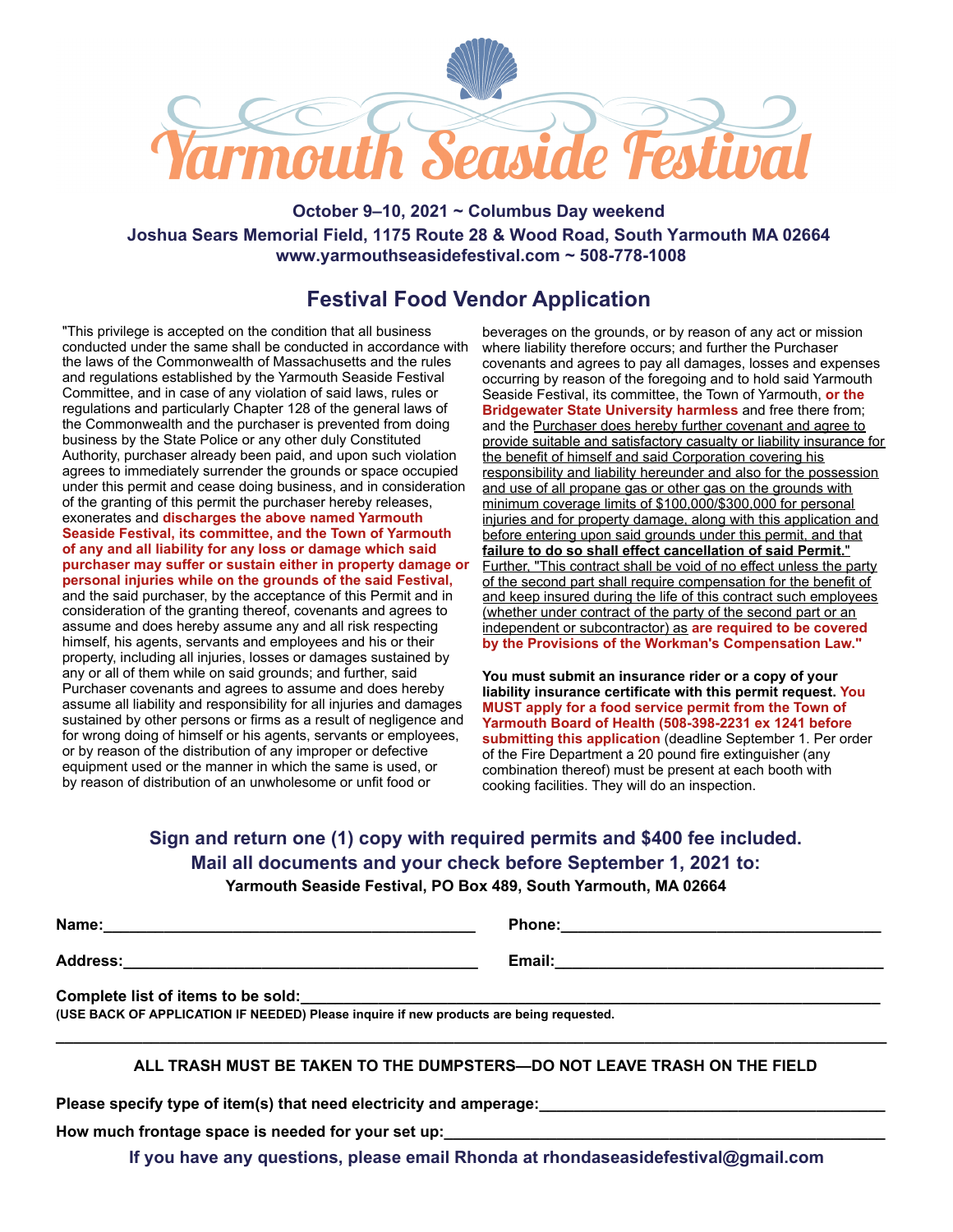

# T O W N O F Y A R M O U T H

 1146 ROUTE 28, SOUTH YARMOUTH, MASSACHUSETTS 02664-24451 Telephone (508) 398-2231, ext. 1241 Fax (508) 760-3472

To: Temporary Food Service Applicant

From: Philip Renaud, Health Inspector

Date: March 25, 2021

Subject: 2021 Seaside Festival

Enclosed, please find a temporary food service application and Worker's Compensation Affidavit. Please provide all necessary information (ingredient lists if applicable), sign the documents, and return them to the Health Department at least one (1) week prior to the festival. Any change in food from the prior year must be pre-approved by the Health Department. No food additions will be allowed once the application has been submitted.

If you have any questions regarding the above matter, please feel free to contact me at the Health Office, (508)398-2231, ext. 1241, during business hours of 8:30 a.m. to 4:30 p.m., Monday through Friday.

Thank you for your anticipated cooperation.

PR/maf enc.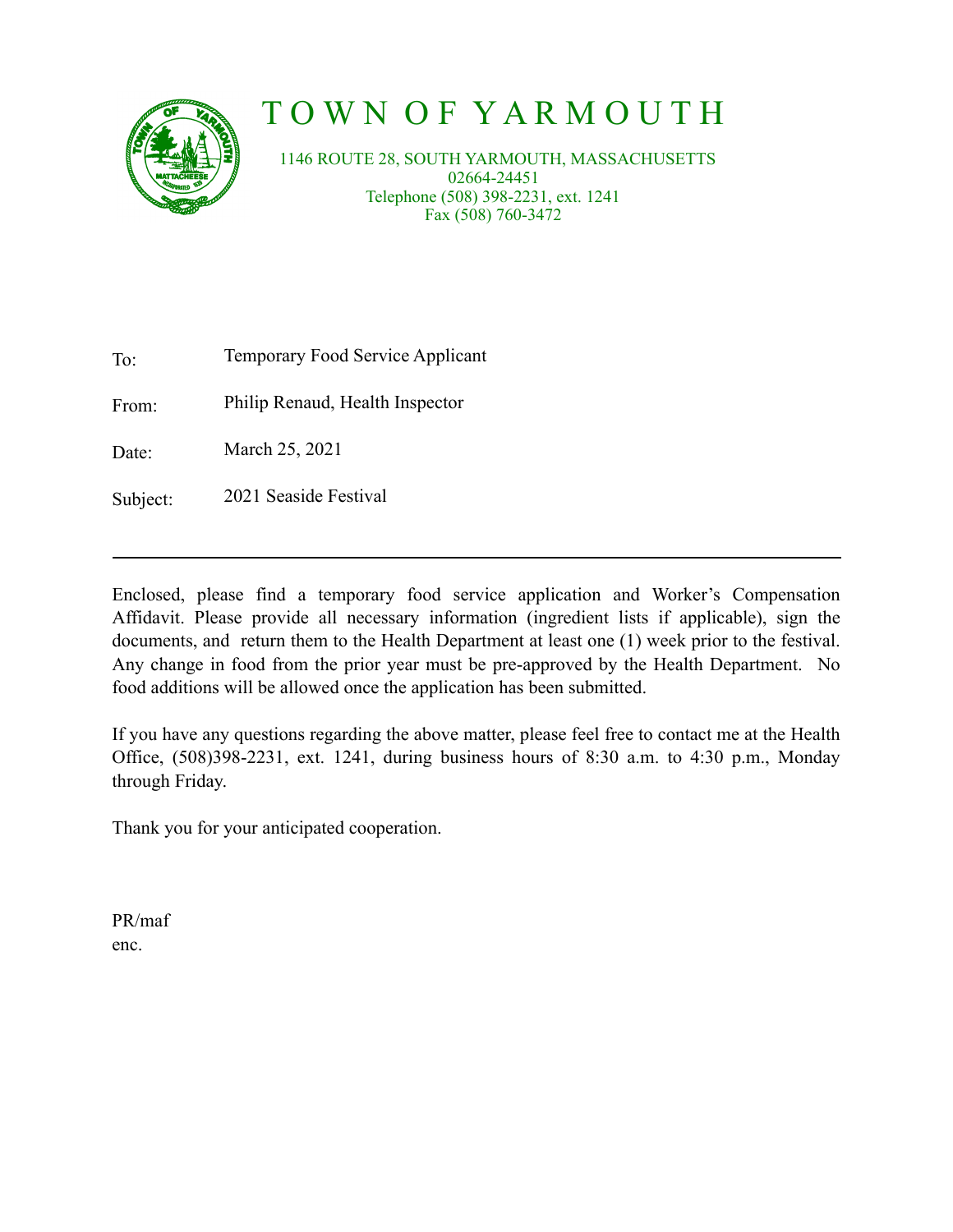

## **YARMOUTH BOARD OF HEALTH TEMPORARY FOOD SERVICE APPLICATION YARMOUTH SEASIDE FESTIVAL October 9th and 10th, 2021 Fee \$15.00**

| Name of Business:                                                                                                                                                                                                              | Booth Supervisor      |     |  |
|--------------------------------------------------------------------------------------------------------------------------------------------------------------------------------------------------------------------------------|-----------------------|-----|--|
| Business Address: No. 1996. The Second State State State State State State State State State State State State State State State State State State State State State State State State State State State State State State Sta |                       |     |  |
| Mailing Address:                                                                                                                                                                                                               |                       |     |  |
| Is business under a non-profit organization?                                                                                                                                                                                   | $Yes$ <sub>____</sub> | No  |  |
| If yes, name of organization:                                                                                                                                                                                                  |                       |     |  |
| Is the business new to the Seaside Festival?                                                                                                                                                                                   | Yes                   | No. |  |

### **ALL NEW VENDORS MUST HAVE PRIOR APPROVAL FROM THE YARMOUTH HEALTH DEPARTMENT BEFORE APPLYING. CALL 508-398-2231, EXT. 1241 FOR APPROVAL.**

#### **ALL APPLICABLE ITEMS MUST BE COMPLETED IN ORDER FOR YOUR APPLICATION TO BE PROCESSED. THE COMPLETED APPLICATION MUST BE SENT TO THE HEALTH DEPARTMENT ONE (1) WEEK IN ADVANCE.**

List all food to be served (Note: only pre-cooked chicken will be considered) (No Fish or Shellfish allowed):

| Food:<br><u> 1980 - Johann Barbara, martin amerikan ba</u> |  |
|------------------------------------------------------------|--|
|                                                            |  |
|                                                            |  |
|                                                            |  |
| Ice Obtained from:                                         |  |

Procedure for keeping potentially hazardous foods below 41º F or above 140º F:

Describe hand-washing facilities in your booth:

Describe methods for washing and sanitizing cooking utensils:

**ANY CHANGE IN FOOD FROM THE PRIOR YEAR MUST BE PRE-APPROVED BY THE HEALTH DEPARTMENT. NO FOOD ADDITIONS WILL BE ALLOWED ONCE THE APPLICATION HAS BEEN SUBMITTED TO THE HEALTH DEPARTMENT.** 

**COPIES OF SERVSAFE AND ALLERGEN CERTIFICATES MUST BE SUBMITTED WITH APPLICATION. A food permit from the town that you are located in, and a recent inspection must be submitted with your application.** 

ALL FOOD MUST BE PURCHASED FROM A LICENSED, APPROVED SOURCE. FOOD PREPARED AT INDIVIDUAL HOMES WILL NOT BE ALLOWED.

FOOD BOOTHS PROPOSING ONSITE COOKING MUST HAVE A 20 BC (if griddles or charbroilers), OR A 40 BC OR 2-20 BC (if fryolators) FIRE EXTINGUISHERS MUST BE AVAILABLE ONSITE PER THE YARMOUTH FIRE DEPARTMENT.

Signature of Applicant: <u>Date:</u> Date: 2014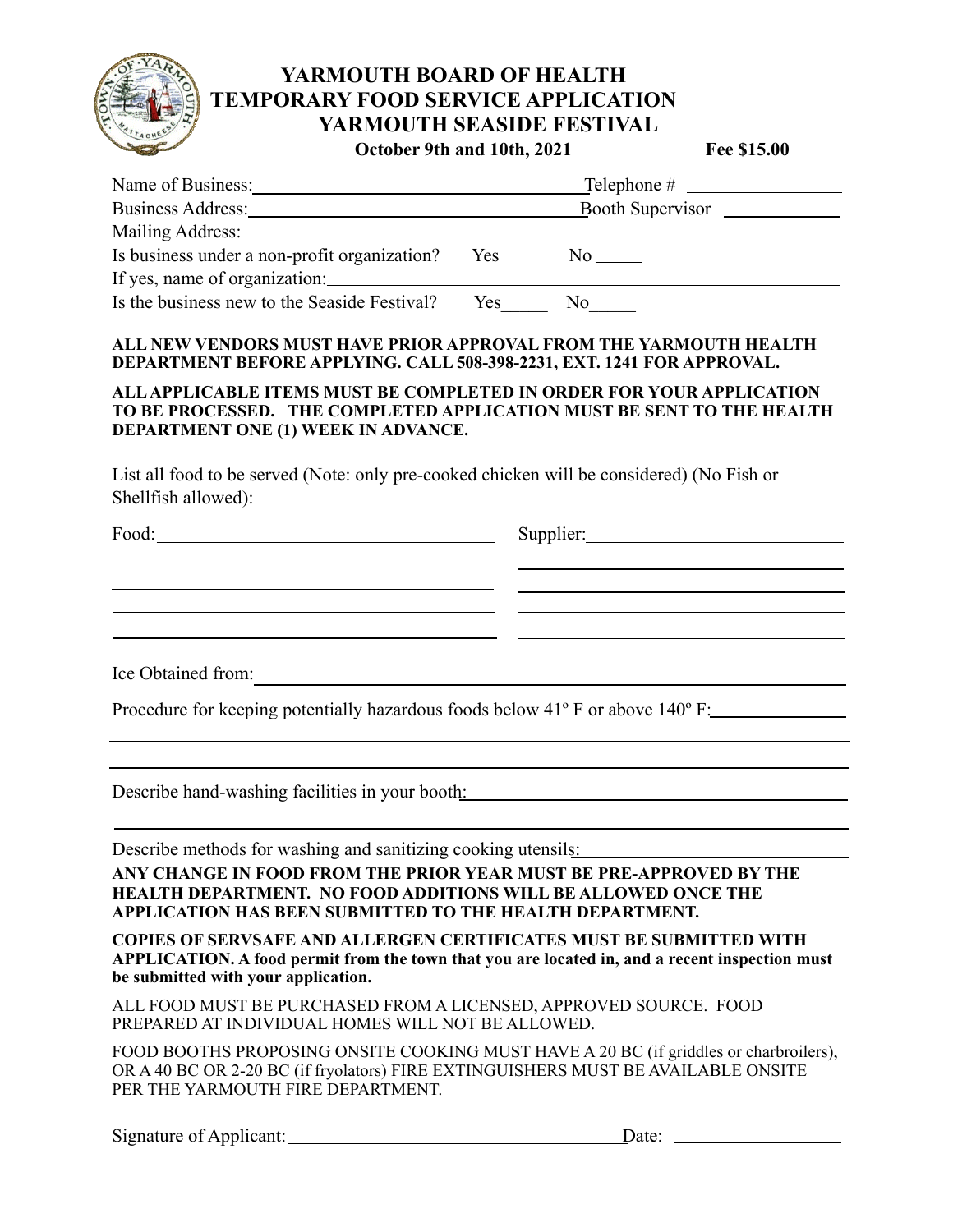| <b>Print Form</b><br><b>The Commonwealth of Massachusetts</b><br><b>Department of Industrial Accidents</b><br><b>Office of Investigations</b><br>1 Congress Street, Suite 100<br><b>Boston, MA 02114-2017</b><br>www.mass.gov/dia<br><b>Workers' Compensation Insurance Affidavit: General Businesses</b>                                                                                                                                                                                                                                                                                                                                                                                                                                                                                                                                                                                                                                                                                                                                                                                                                                                                                                                                                                                                                            |
|--------------------------------------------------------------------------------------------------------------------------------------------------------------------------------------------------------------------------------------------------------------------------------------------------------------------------------------------------------------------------------------------------------------------------------------------------------------------------------------------------------------------------------------------------------------------------------------------------------------------------------------------------------------------------------------------------------------------------------------------------------------------------------------------------------------------------------------------------------------------------------------------------------------------------------------------------------------------------------------------------------------------------------------------------------------------------------------------------------------------------------------------------------------------------------------------------------------------------------------------------------------------------------------------------------------------------------------|
| <b>Applicant Information</b><br><b>Please Print Legibly</b>                                                                                                                                                                                                                                                                                                                                                                                                                                                                                                                                                                                                                                                                                                                                                                                                                                                                                                                                                                                                                                                                                                                                                                                                                                                                          |
| Business/Organization Name:                                                                                                                                                                                                                                                                                                                                                                                                                                                                                                                                                                                                                                                                                                                                                                                                                                                                                                                                                                                                                                                                                                                                                                                                                                                                                                          |
| Address:                                                                                                                                                                                                                                                                                                                                                                                                                                                                                                                                                                                                                                                                                                                                                                                                                                                                                                                                                                                                                                                                                                                                                                                                                                                                                                                             |
| City/State/Zip:<br>Phone $\#$ :                                                                                                                                                                                                                                                                                                                                                                                                                                                                                                                                                                                                                                                                                                                                                                                                                                                                                                                                                                                                                                                                                                                                                                                                                                                                                                      |
| <b>Business Type (required):</b><br>Are you an employer? Check the appropriate box:<br>5. $\Box$ Retail<br>I am a employer with employees (full and/<br>or part-time).*<br>Restaurant/Bar/Eating Establishment<br>I am a sole proprietor or partnership and have no<br>2.1<br>Office and/or Sales (incl. real estate, auto, etc.)<br>employees working for me in any capacity.<br>Non-profit<br>8.<br>[No workers' comp. insurance required]<br>Entertainment<br>3.<br>We are a corporation and its officers have exercised<br>9.<br>their right of exemption per c. 152, $\S1(4)$ , and we have<br>Manufacturing<br>10.1<br>no employees. [No workers' comp. insurance required]**<br>Health Care<br>11.1<br>We are a non-profit organization, staffed by volunteers,<br>4.1 <sub>1</sub><br>12.1<br>$\Box$ Other<br>with no employees. [No workers' comp. insurance req.]<br>*Any applicant that checks box #1 must also fill out the section below showing their workers' compensation policy information.<br>**If the corporate officers have exempted themselves, but the corporation has other employees, a workers' compensation policy is required and such an<br>organization should check box #1.<br>I am an employer that is providing workers' compensation insurance for my employees. Below is the policy information. |
| Insurance Company Name:                                                                                                                                                                                                                                                                                                                                                                                                                                                                                                                                                                                                                                                                                                                                                                                                                                                                                                                                                                                                                                                                                                                                                                                                                                                                                                              |
| Insurer's Address:<br><u> 1980 - Jan Sterling von Berling von Berling von Berling von Berling von Berling von Berling von Berling von B</u>                                                                                                                                                                                                                                                                                                                                                                                                                                                                                                                                                                                                                                                                                                                                                                                                                                                                                                                                                                                                                                                                                                                                                                                          |
| City/State/Zip:<br>Attach a copy of the workers' compensation policy declaration page (showing the policy number and expiration date).<br>Failure to secure coverage as required under Section 25A of MGL c. 152 can lead to the imposition of criminal penalties of a<br>fine up to \$1,500.00 and/or one-year imprisonment, as well as civil penalties in the form of a STOP WORK ORDER and a fine<br>of up to \$250.00 a day against the violator. Be advised that a copy of this statement may be forwarded to the Office of<br>Investigations of the DIA for insurance coverage verification.                                                                                                                                                                                                                                                                                                                                                                                                                                                                                                                                                                                                                                                                                                                                   |
| I do hereby certify, under the pains and penalties of perjury that the information provided above is true and correct.                                                                                                                                                                                                                                                                                                                                                                                                                                                                                                                                                                                                                                                                                                                                                                                                                                                                                                                                                                                                                                                                                                                                                                                                               |
| Signature:<br>Date: $\qquad \qquad$ $\qquad \qquad$ $\qquad \qquad$ $\qquad \qquad$ $\qquad \qquad$ $\qquad \qquad$ $\qquad \qquad$ $\qquad \qquad$ $\qquad \qquad$ $\qquad$ $\qquad \qquad$ $\qquad$ $\qquad \qquad$ $\qquad$ $\qquad$ $\qquad$ $\qquad$ $\qquad$ $\qquad$ $\qquad$ $\qquad$ $\qquad$ $\qquad$ $\qquad$ $\qquad$ $\qquad$ $\qquad$ $\qquad$ $\qquad$ $\qquad$ $\$                                                                                                                                                                                                                                                                                                                                                                                                                                                                                                                                                                                                                                                                                                                                                                                                                                                                                                                                                   |
| Phone $#$ :                                                                                                                                                                                                                                                                                                                                                                                                                                                                                                                                                                                                                                                                                                                                                                                                                                                                                                                                                                                                                                                                                                                                                                                                                                                                                                                          |
| Official use only. Do not write in this area, to be completed by city or town official.                                                                                                                                                                                                                                                                                                                                                                                                                                                                                                                                                                                                                                                                                                                                                                                                                                                                                                                                                                                                                                                                                                                                                                                                                                              |
| <b>Issuing Authority (circle one):</b><br>1. Board of Health 2. Building Department 3. City/Town Clerk 4. Licensing Board 5. Selectmen's Office<br>6. Other                                                                                                                                                                                                                                                                                                                                                                                                                                                                                                                                                                                                                                                                                                                                                                                                                                                                                                                                                                                                                                                                                                                                                                          |
| Contact Person: Phone #:                                                                                                                                                                                                                                                                                                                                                                                                                                                                                                                                                                                                                                                                                                                                                                                                                                                                                                                                                                                                                                                                                                                                                                                                                                                                                                             |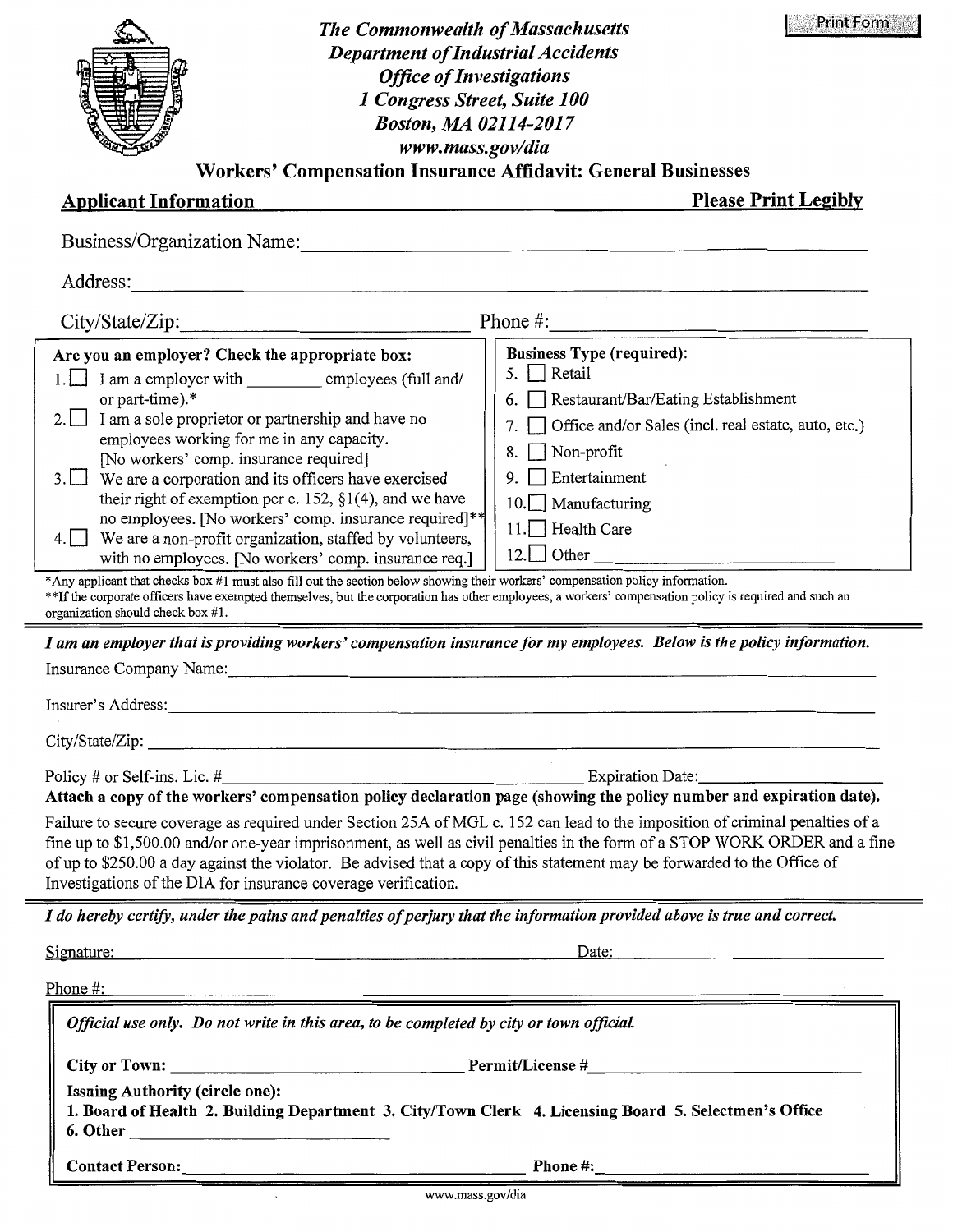# **PLEASE DETACH THIS INFORMATION SHEET AND KEEP FOR YOUR REFERENCE.**

**To ensure proper and sanitary handling of all temporary food service operations and, in accordance with Regulation 105 CMR 590.000 of the State Sanitary Code, the following practices are to be followed:** 

- 1. All foods requiring refrigeration must be kept in mechanical units capable of maintaining constant and proper temperatures. Potentially hazardous foods (i.e., meats, eggs, milk products, etc.) must be at 41ºF or lower, or at 140ºF or higher. Frozen products at 0ºF.
- 2. Thermometers are required for all refrigeration units and freezers as well as a stem-type thermometer capable of checking product temperatures where necessary.
- 3. Foods and drinks to be clean and wholesome. All food while stored, displayed, and served to be kept under a tent and protected from flies, dust, and other contamination (i.e., individually wrapped or properly covered).
- 4. Foods and drinks to be dispensed in single service containers. Straws are to be individually wrapped. Condiments (excluding onions and spices) shall be in individually wrapped portions or from adequately covered containers.
- 5. Ice to be consumed or which will be in contact with food or drink must be obtained from an approved source and stored in a safe and sanitary manner.
- 6. All food handlers to wear clean outer garments hair to be effectively restrained. Smoking is prohibited in food service and preparation areas.
- 7. A handwashing facility comprised of running water and a sink needs to be available for each food vendor that prepares food.
- 8. All garbage and rubbish to be kept in proper containers and covered with tight fitting lids.
- 9. A list of ingredients is required on all bake sale items, jams and jellies. The baking/ manufacturing location must be pre-approved by the Health Department and any food prepared at individual homes will not be allowed.
- 10. All booths/facilities used for temporary food service must be pre-approved and inspected by the Health Department. Booths or facilities that do not meet the standards of 105 CMR 590.000 will not be issued a permit.